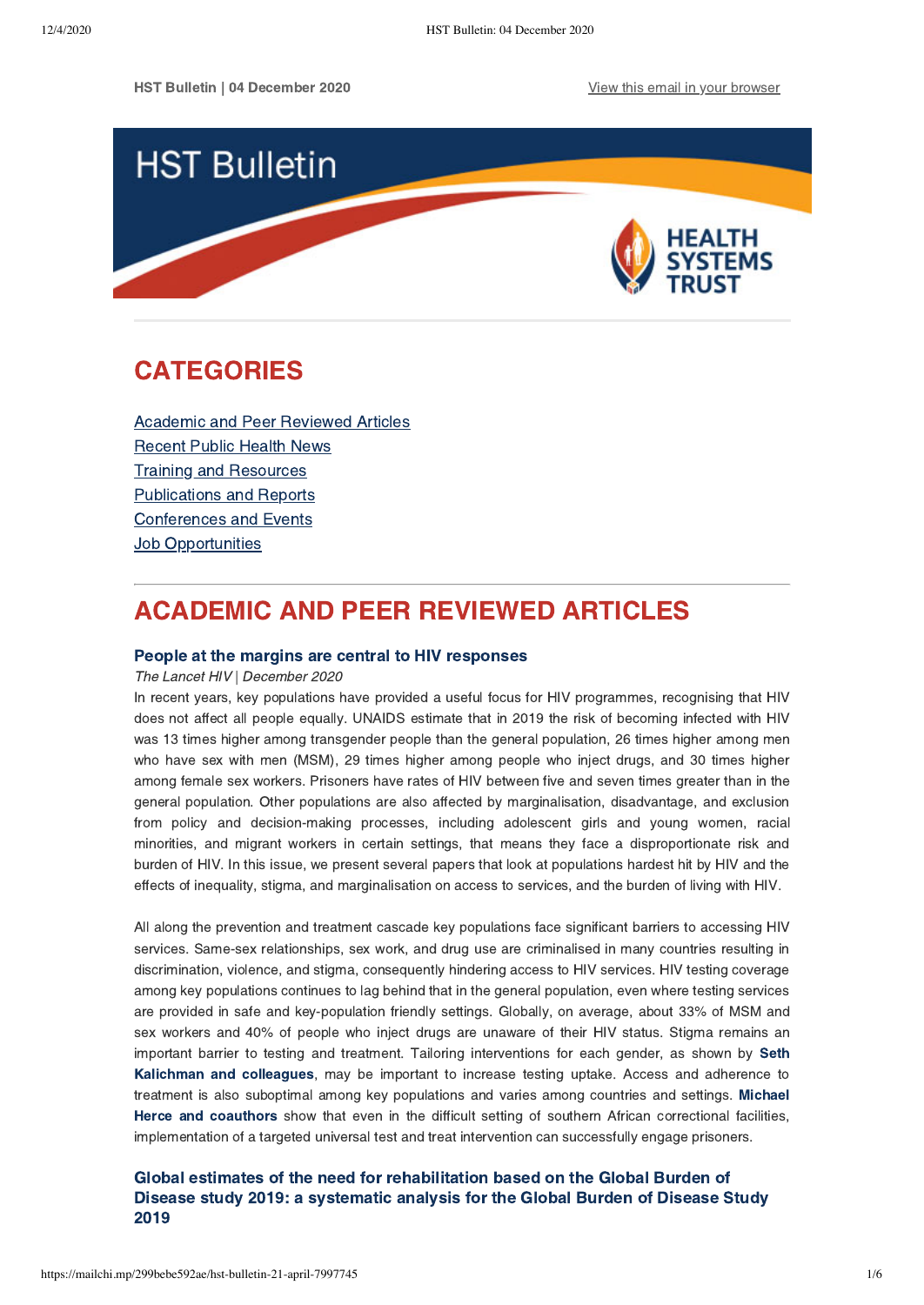### The Lancet Online | 1 December 2020

Alarcos Cieza, Kate Causey, Kalovan Kamenov, Sarah Wulf Hanson, Somnath Chatterji and Theo Vos Rehabilitation has often been seen as a disability-specific service needed by only few of the population. Despite its individual and societal benefits, rehabilitation has not been prioritised in countries and is underresourced. We present global, regional, and country data for the number of people who would benefit from rehabilitation at least once during the course of their disabling illness or injury.To estimate the need for rehabilitation, data from the Global Burden of Diseases, Injuries, and Risk Factors Study 2019 were used to calculate the prevalence and years of life lived with disability (YLDs) of 25 diseases, impairments, or bespoke aggregations of sequelae that were selected as amenable to rehabilitation. All analyses were done at the country level and then aggregated to seven regions: World Bank high-income countries and the six WHO regions (ie, Africa, the Americas, Southeast Asia, Europe, Eastern Mediterranean, and Western Pacific). Globally, in 2019, 2·41 billion (95% uncertainty interval 2·34–2·50) individuals had conditions that would benefit from rehabilitation, contributing to 310 million [235–392] YLDs. This number had increased by 63% from 1990 to 2019. Regionally, the Western Pacific had the highest need of rehabilitation services (610 million people [588–636] and 83 million YLDs [62–106]). The disease area that contributed most to prevalence was musculoskeletal disorders (1·71 billion people [1·63–1·80]), with low back pain being the most prevalent condition in 160 of the 204 countries analysed.

### [Longitudinal symptom dynamics of COVID-19 infection](https://www.nature.com/articles/s41467-020-20053-y)

#### Nature Communications | 4 December 2020

Barak Mizrahi, Smadar Shilo, Hagai Rossman, Nir Kalkstein and Yael Barer et al

As the COVID-19 pandemic progresses, obtaining information on symptoms dynamics is of essence. Here, we extracted data from primary-care electronic health records and nationwide distributed surveys to assess the longitudinal dynamics of symptoms prior to and throughout SARS-CoV-2 infection. Information was available for 206,377 individuals, including 2471 positive cases. The two datasources were discordant, with survey data capturing most of the symptoms more sensitively. The most prevalent symptoms included fever, cough and fatigue. Loss of taste and smell 3 weeks prior to testing, either selfreported or recorded by physicians, were the most discriminative symptoms for COVID-19. Additional discriminative symptoms included self-reported headache and fatigue and a documentation of syncope, rhinorrhea and fever. Children had a significantly shorter disease duration. Several symptoms were reported weeks after recovery. By a unique integration of two datasources, our study shed light on the longitudinal course of symptoms experienced by cases in primary care.

#### [\(Return to Top\)](#page-0-1)

# <span id="page-1-0"></span>RECENT PUBLIC HEALTH NEWS

### Long-acting PrEP for women – ['hugely significant' for the HIV response](https://www.avert.org/news/long-acting-prep-women-hugely-significant-hiv?utm_source=newsletter&utm_medium=email&utm_campaign=HIV_news_digest&utm_content=Nov_2020)

### Avert | 10 November 2020

Long-acting, injectable pre-exposure prophylaxis (PrEP) offered once every two months is more effective than daily oral PrEP at preventing HIV in cisgender women in Africa. The results usher in a new era of HIV prevention options for women, who have so far had to rely on condom use, daily pill-taking or abstinence. These methods bring specific challenges for women – who lack control over their reproductive and general health due to unequal gender roles. According to interim results of the trial 'HPTN 084' – a double-blind randomised control trial – the novel drug CAB LA was 89% more effective than daily oral tenofovir/emtricitabine (Truvada), the only other drug approved for PrEP. However, it should be noted that both types of PrEP offered protection.

## Global equitable access to COVID-19 vaccines estimated to generate economic [benefits of at least US\\$ 153 billion in 2020–21, and US\\$ 466 billion by 2025, in 10](https://www.who.int/news/item/03-12-2020-global-access-to-covid-19-vaccines-estimated-to-generate-economic-benefits-of-at-least-153-billion-in-2020-21) major economies, according to new report by the Eurasia Group

#### World Health Organization | 3 December 2020

As world leaders gather virtually at the Special Session of the General Assembly in response to the COVID-19 pandemic, new [data published today](https://www.who.int/initiatives/act-accelerator) finds that leaving low- and lower-middle-income countries (LLMICs) without access to vaccines amid the COVID-19 pandemic will cause significant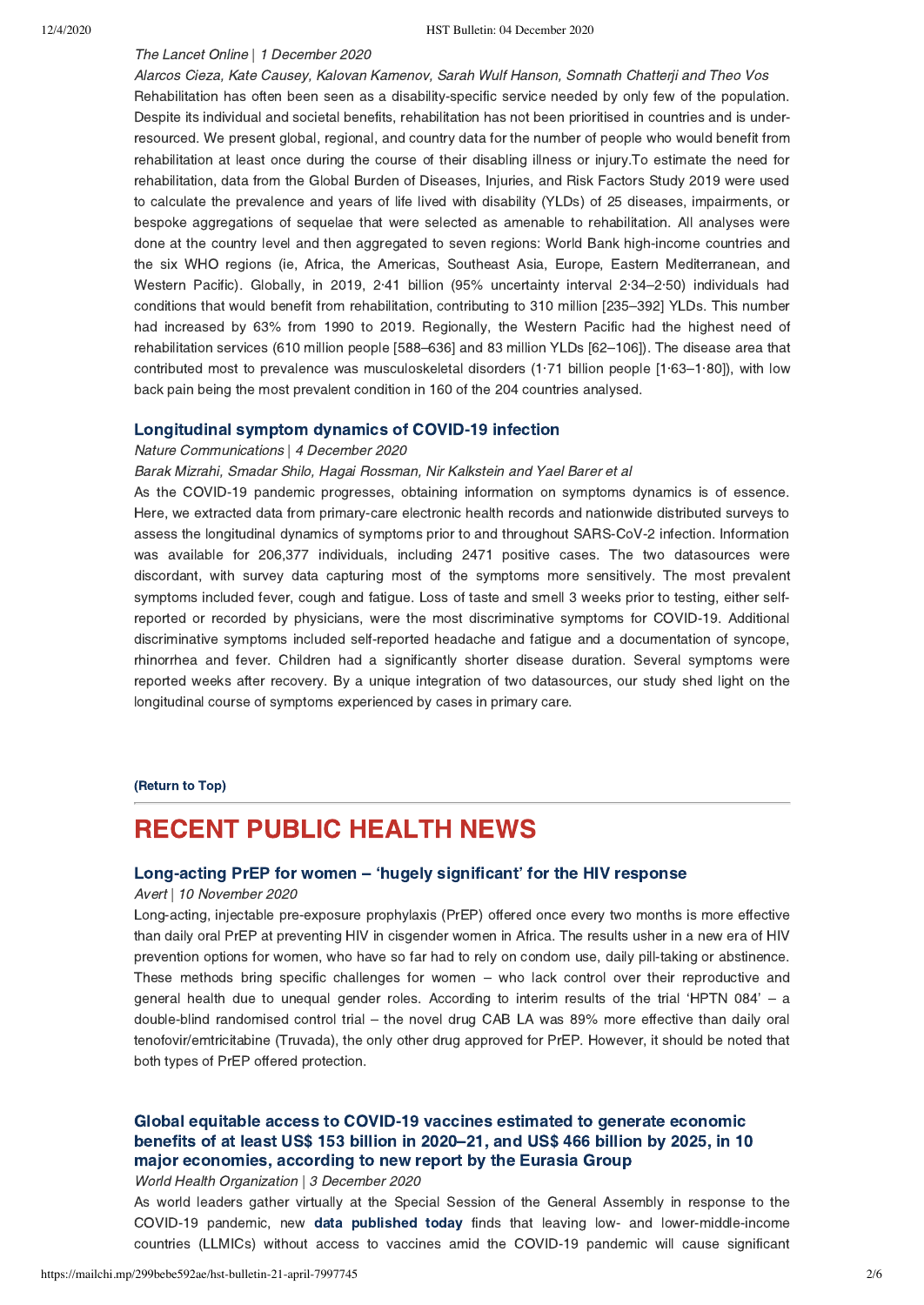#### 12/4/2020 HST Bulletin: 04 December 2020

economic damage that puts decades of economic progress at risk – for both LLMICs and advanced economies alike. The report by the Eurasia Group analyses ten major economies – Canada, France, Germany, Japan, Qatar, South Korea, Sweden, United Arab Emirates, United Kingdom and the United States – to assess the economic benefits to advanced economies of contributing to the work of the [Access to COVID-19 Tools \(ACT\) Accelerator](https://www.who.int/initiatives/act-accelerator).

### [Strengthening the first-line response to GBV during COVID-19](https://t.co/dq8TpIj0xA?amp=1)

Wits RHI | 4 December 2020

This article discusses the steps actively being taken to both raise GBV awareness and combat it during the COVID-19 pandemic in the spirit of the hashtags #EndGBV #EnoughIsEnough #16Days

#### [\(Return to Top\)](#page-0-1)

# <span id="page-2-0"></span>TRAINING AND RESOURCES

### [Global Health Training Centre](https://globalhealthtrainingcentre.tghn.org/resources/Resource-library/)

Free eLearning courses in global health research for staff of all roles, in all regions and covering all disease areas, developed by The Global Health Network in collaboration with respected partners such as the World Health Organization

## [HPSR Teaching and Training Resources: Health Systems Global TWG on Teaching](https://www.who.int/alliance-hpsr/resources/training/en/) and Learning HPSR Training Database

The Health Systems Global Thematic Working Group on Teaching and Learning Health Policy and Systems Research has launched an interactive HPSR training database. The database features course information including instructional language, location, and education levels for each training plus syllabi, competencies and learning materials that are all searchable.

#### [\(Return to Top\)](#page-0-1)

# PUBLICATIONS AND REPORTS

## The South African Health Review (SAHR) 2020 being released the week of 7 December!

HST South African Health Review | December 2020

The long-awaited South African Health Review (SAHR) 2020 will be released the week of 7 December.

The theme for this, the 23<sup>rd</sup> edition, is "Access to equitable healthcare for persons with disabilities." For a taste of what awaits you please read the pre-release media post, and two of the blog articles disseminated so far:

<https://www.hst.org.za/media/Pages/International-Day-For-Persons-With-Disabilities.aspx> <https://www.hst.org.za/media/blog/Lists/Posts/Post.aspx?ID=41> <https://www.hst.org.za/media/blog/Lists/Posts/Post.aspx?ID=42>

## [The District Health Barometer \(DHB\) 2019-2020 being released on 11 December](http://www.hst.org.za/) 2020!

The Health Systems Trust (HST) is pleased to announce that the 15<sup>th</sup> District Health Barometer (DHB) 2019-2020 will be released electronically via [www.hst.org.za](http://www.hst.org.za/) on 11 December 2020. This edition is made up of TWO sections. Section A focuses on Reproductive, maternal, newborn and child health; Infectious disease control; Non-communicable diseases; Service capacity and access; a Summary of recommendations per indicator for national, provincial, district and facility levels; Universal health coverage – the service coverage index at district level; Burden of disease; The evolution of the COVID-19 pandemic and health system responses in South Africa and the Western Cape – how decision-making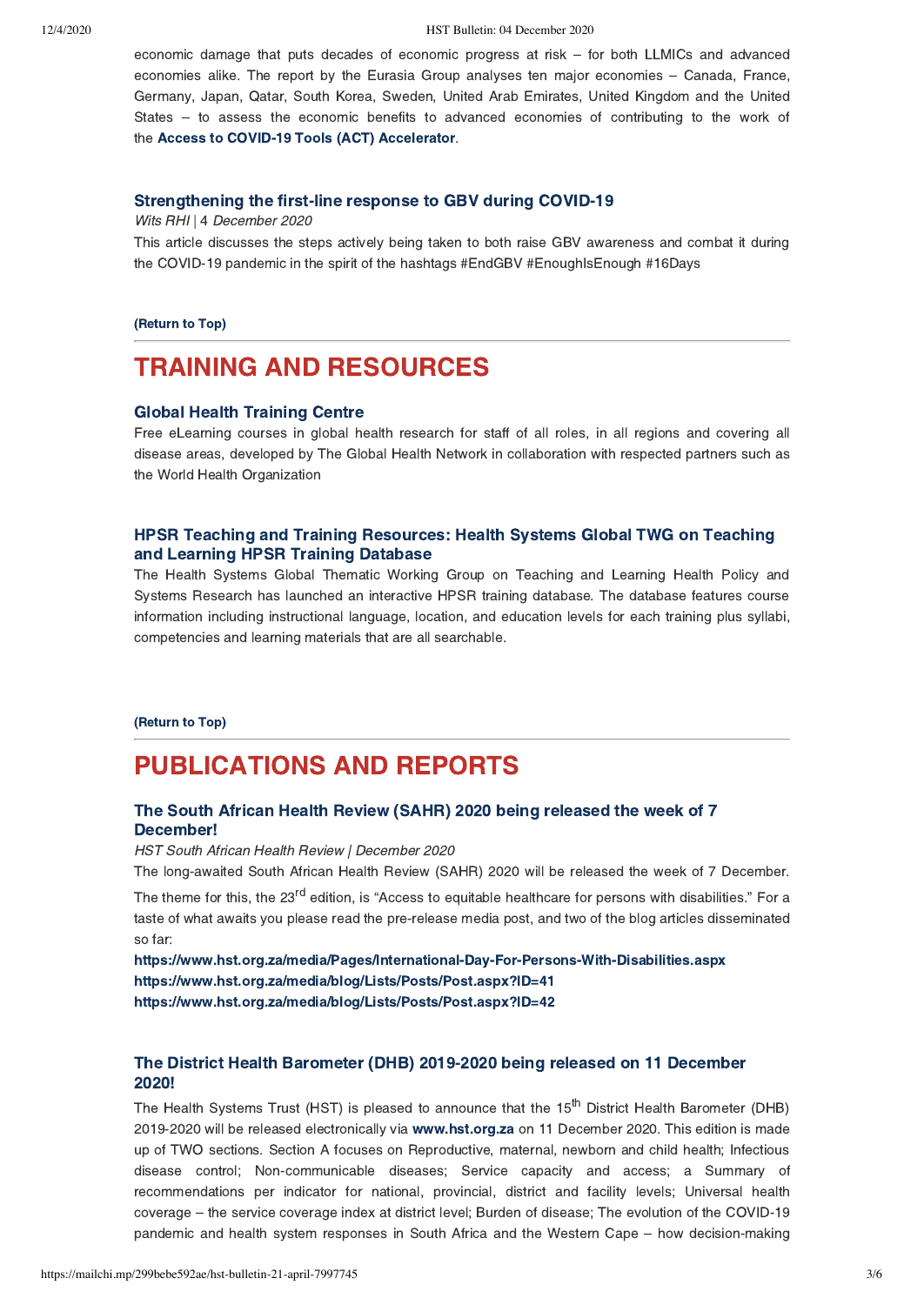was supported by data. Section B deals with the National, Provincial and District Profiles of South Africa. This year's edition was edited, once again, by Naomi Massyn, Candy Day, Noluthando Ndlovu and, HST colleague, Thesandree Padayachee who joins them for the first time. For updates please go to: [www.hst.org.za](http://www.hst.org.za/)

### [The 2020 Global HIV Policy Report: Policy Barriers to HIV Progress](https://www.hivpolicylab.org/documents/reports/2020GlobalReport/2020%20HIV%20Policy%20Lab%20Global%20Report%20Full.pdf)

#### HIV Policy Lab | 2020

Nearly forty years since the discovery and isolation of the human immunodeficiency virus (HIV), the science of HIV has never been better. Today, we have a better understanding of how the virus functions and how to test, treat, and prevent HIV infection. We have clear evidence on the biomedical, social, and structural drivers of new HIV infections and deaths, and new tools to halt them. Antiretroviral medicines (ARVs), for example, are available to save lives and to stop transmission—with new long-acting injectable forms shown just this month to be effective prevention for women. We have clear evidence that differentiating delivery of HIV service delivery to meet the needs of people works, that self-testing helps reach populations poorly served by other methods, that healthcare user fees push people out of HIV care, that criminalization of key populations undermines access and drives HIV, and much more. Yet the translation of science into law and policy remains a drag on the AIDS response. Despite rapid scientific advances, the world will not achieve the 2020 global HIV goals. This reality stems from progress that is highly unequal. As shown in the UNAIDS 2020 Evidence Review, some countries and communities are seeing real success while others see little.

[\(Return to Top\)](#page-0-1)

# <span id="page-3-0"></span>CONFERENCES AND EVENTS

### [Celebrating 10 years towards Joint Learning towards Universal Health Coverage](https://jointlearningnetwork.org/events/celebrating-ten-years-of-joint-learning-towards-uhc/)

Joint Learning Network (JLN) | 10 December 20202 Join us and celebrate 10 years of joint learning toward Universal Health Coverage. Hear from long-time members and partners about their experiences and views on where the JLN is headed in the future. [Join here: https://jointlearningnetwork.org/events/celebrating-ten-years-of-joint-learning-towards](https://jointlearningnetwork.org/events/celebrating-ten-years-of-joint-learning-towards-uhc/)uhc/

## [PRIS 2020 – Guest Talk by Professor Salim Abdool Karim: "COVID-19: Looking](https://ukzn.ac.za/ukzn-notice/pris-2020-guest-talk-by-professor-salim-abdool-karim-covid-19-looking-ahead-at-2021/) Ahead at 2021"

UKZN | 10 & 11 December 2020 (Thursday & Friday)

## Upcoming Virtual Networking Event: Catalyzing Connections for Data Science and AI in Health

Interested in connecting with people around the world working at the intersection of data science, artificial intelligence, and health? Join us on December 17th from 9 - 11am EST for a Virtual Networking Event -Catalyzing Connections for Data Science and AI in Health!

The gathering will kick off with a Keynote Address and a series of inspiring Flash Talks from healthcare innovators leveraging digital tools in the fight against COVID-19. During the second half of the event, participants will have the opportunity to connect in small groups with colleagues from around the globe who are facing similar challenges and opportunities as they strive to use, invent, share, or engage with digital health tools.

Within Zoom meetings, participants are able to freely move between breakout rooms to meet new people and spark connections that can advance their career or organization. Breakout rooms will have distinct themes, ranging from data infrastructure to curriculum development, to enable attendees to quickly meet like-minded individuals. With features that enable easy sharing of contact information, attendees are able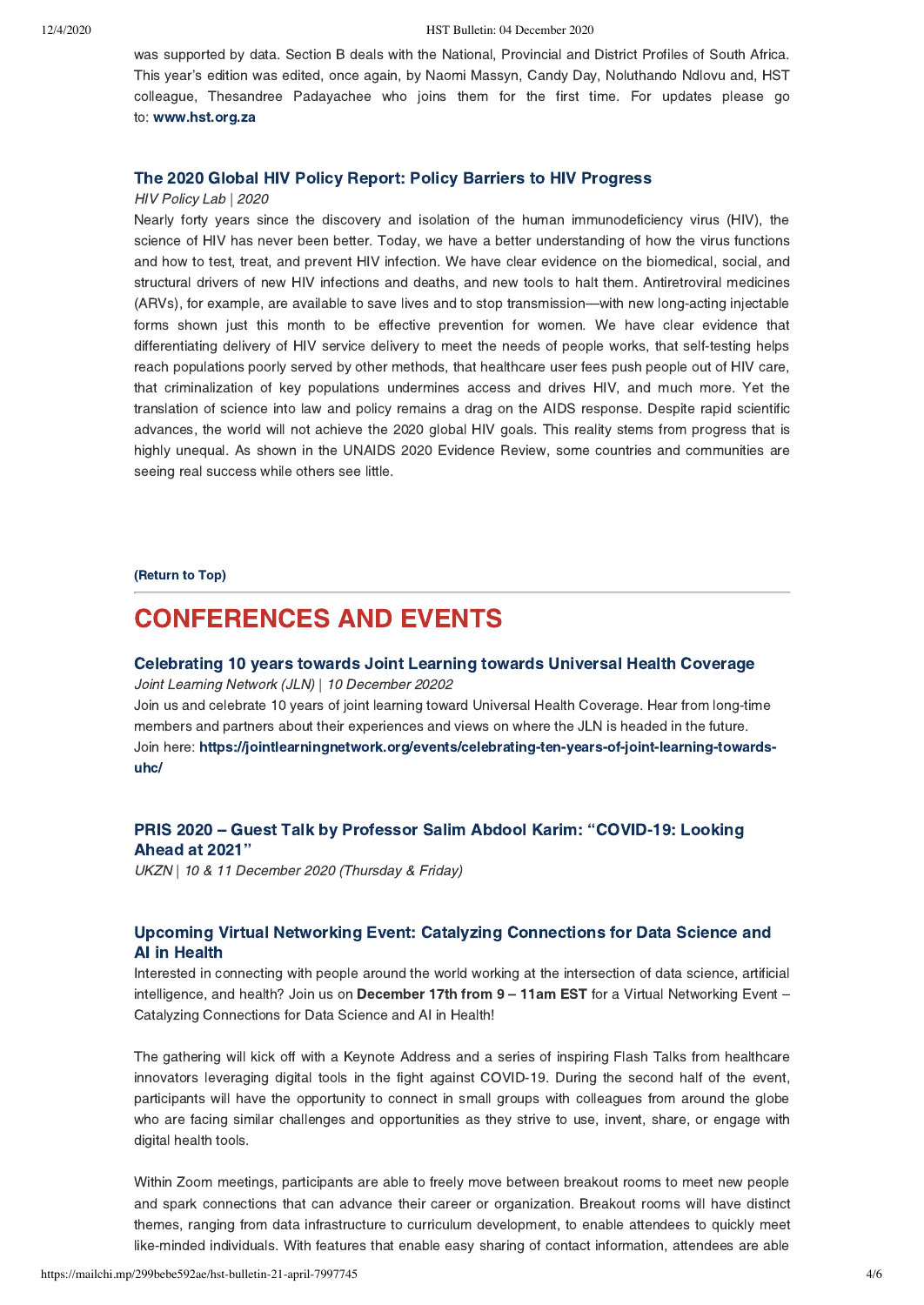to build partnerships that last well beyond the event. The event is open to all. All we ask is that you be prepared to share, listen, and connect.

### [International AIDS Society's \(IAS\) COVID-19 Conference: Prevention!](https://covid19.iasociety.org/)

SAVE THE DATE: Recognizing the urgent need to advance the COVID-19 pandemic response, the IAS COVID-19 Conference: Prevention will feature the latest in prevention related science, policy and practice. The conference will take place virtually on Tuesday, 2 February 2021 – and will include invited-speaker sessions and abstract presentations.

[\(Return to Top\)](#page-0-1)

# JOB OPPORTUNITIES

# [FEMALES RISING THROUGH EDUCATION, SUPPORT AND HEALTH \(FRESH\):](https://www.hst.org.za/Pages/Research-Nurse.aspx) Research Nurse

Closing Date: 10 December 2020

## HEALTH SYSTEMS STRENGTHENING (HSS) UNIT: Community Engager - DO ART **Project**

Closing Date: 14 December 2020

HEALTH SYSTEMS STRENGTHENING (HSS) UNIT: Community Mobilisation Coordinator **‒** DO ART Project

Closing Date: 14 December 2020

HEALTH SYSTEMS STRENGTHENING (HSS) UNIT: Data Analyst - DO ART Project Closing Date: 14 December 2020

HEALTH SYSTEMS STRENGTHENING (HSS) UNIT: District Project Co-ordinator -DO ART Project

Closing Date: 14 December 2020

## HEALTH SYSTEMS STRENGTHENING (HSS) UNIT: Monitoring and Evaluation (M&E) Officer **‒** DO ART Project

Closing Date: 14 December 2020

## HEALTH SYSTEMS STRENGTHENING (HSS) UNIT: Project Manager - DO ART **Project**

Closing Date: 14 December 2020

# HEALTH SYSTEMS STRENGTHENING (HSS) UNIT: Qualitative Data Analyst - DO ART Project

Closing Date: 14 December 2020

## HEALTH SYSTEMS STRENGTHENING (HSS) UNIT: Project Manager - Paediatric and Adolescent HIV

Closing Date: 14 December 2020

[\(Return to Top\)](#page-0-1)